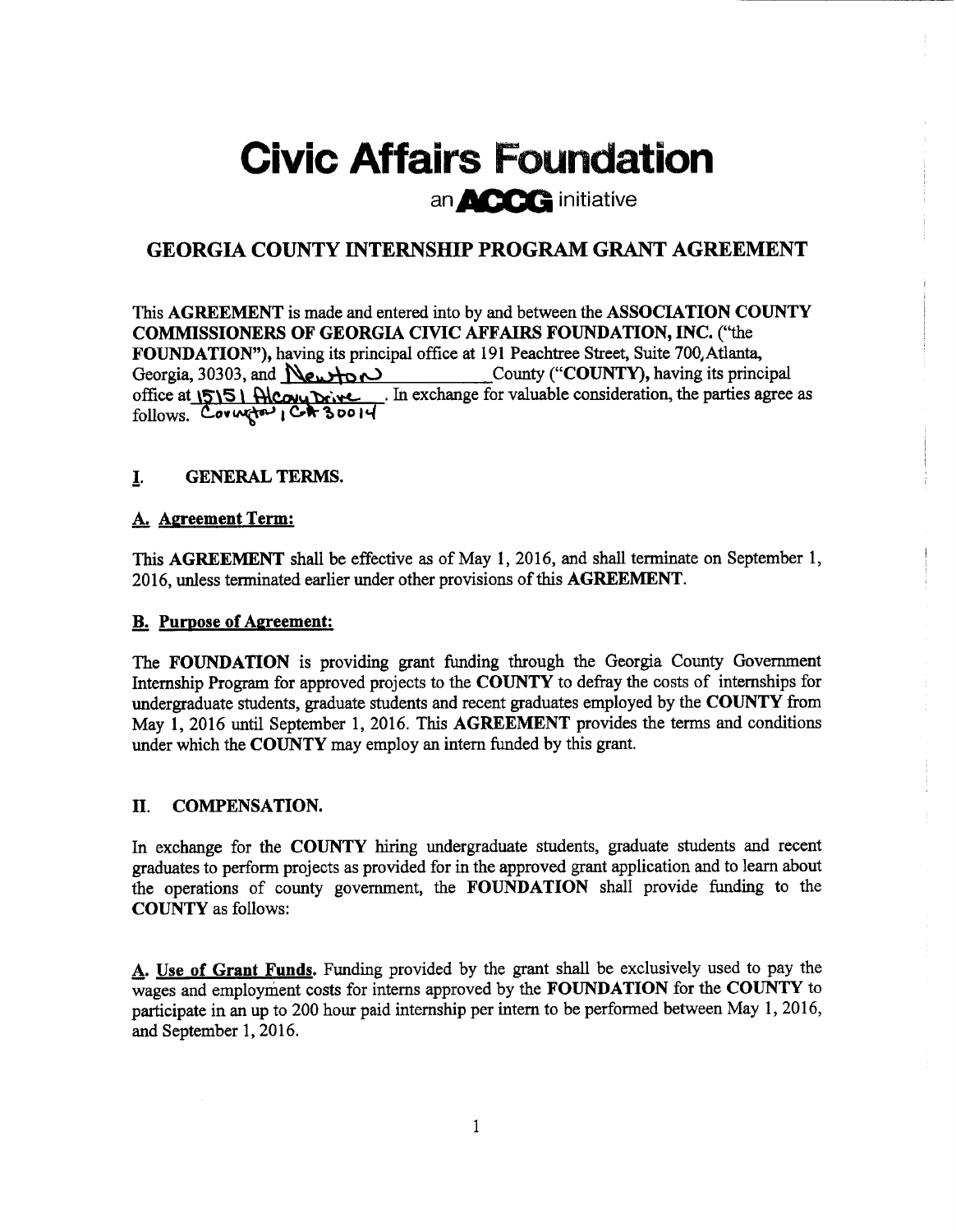#### 1. Amount of Compensation.

a. Hourly Rate. Interns funded in whole or in part by this grant shall be paid a minimum of \$10.00 per hour. The **FOUNDATION** shall reimburse the COUNTY for the cost of wages at the rate of\$10.00 per hour for each hour worked up to 200 hours, for a maximum of reimbursement of \$2,000.00, unless the COUNTY has agreed to pay a percentage of the costs.

If the COUNTY has agreed to pay <sup>a</sup> percentage of the costs for wages as provided for in their approved grant application the COUNTY shall be responsible for paying that percentage and the FOUNDATION will provide a reimbursement for the remainder of the costs.

The COUNTY may pay the intern at a higher rate than \$10 per hour at its own expense as provided for in their approved grant application or as established at a later time by the COUNTY. In either case, the COUNTY shall be responsible for payment for all the costs above the hourly rate of \$10 per hour, including worker's compensation and FICA.

- b. Workers Compensation. The FOUNDATION shall reimburse the COUNTY for the cost to cover the intern under the COUNTY'S worker's compensation plan at the rate of \$1 per \$100.00 of wages at the rate of \$10 per hour that are eligible for grant reimbursement up to a maximum reimbursement rate of \$20.00. The COUNTY shall be responsible for worker's compensation costs for wages provided in excess of \$<sup>10</sup> per hour as provided for in their approved grant application or as established at a later time by the COUNTY.
- c. FICA. The FOUNDATION shall reimburse the COUNTY for the cost of paying Federal Insurance Contributions Act ( FICA) at a maximum reimbursement of \$153. If the COUNTY has agreed to provide additional funding above the \$10 per hour rate as provided for in their approved grant application or as established at a later time by the COUNTY, the COUNTY shall pay the FICA costs for the additional funding.
- 2. Proof of Payment of Intern. Upon completion of the internship and before September 19, 2016, the COUNTY shall provide the following information to the FOUNDATION: 1) copy of the offer letter provided to the intern upon hire; (2) employment verification, including the E-Verify usage and acknowledgement form; (3) proof of payment for each payment period for every intern receiving funding through this AGREEMENT; and (4) signed and completed reimbursement form provided by the FOUNDATION. All proof of payment information shall be submitted by September 19, 2016 in order to be eligible to receive grant reimbursement.
- 3. Additional Compensation for Intern. The COUNTY may supplement the funds provided under this AGREEMENT in order to increase the hourly wages of the intern. Notification of the supplement along with supporting information documenting the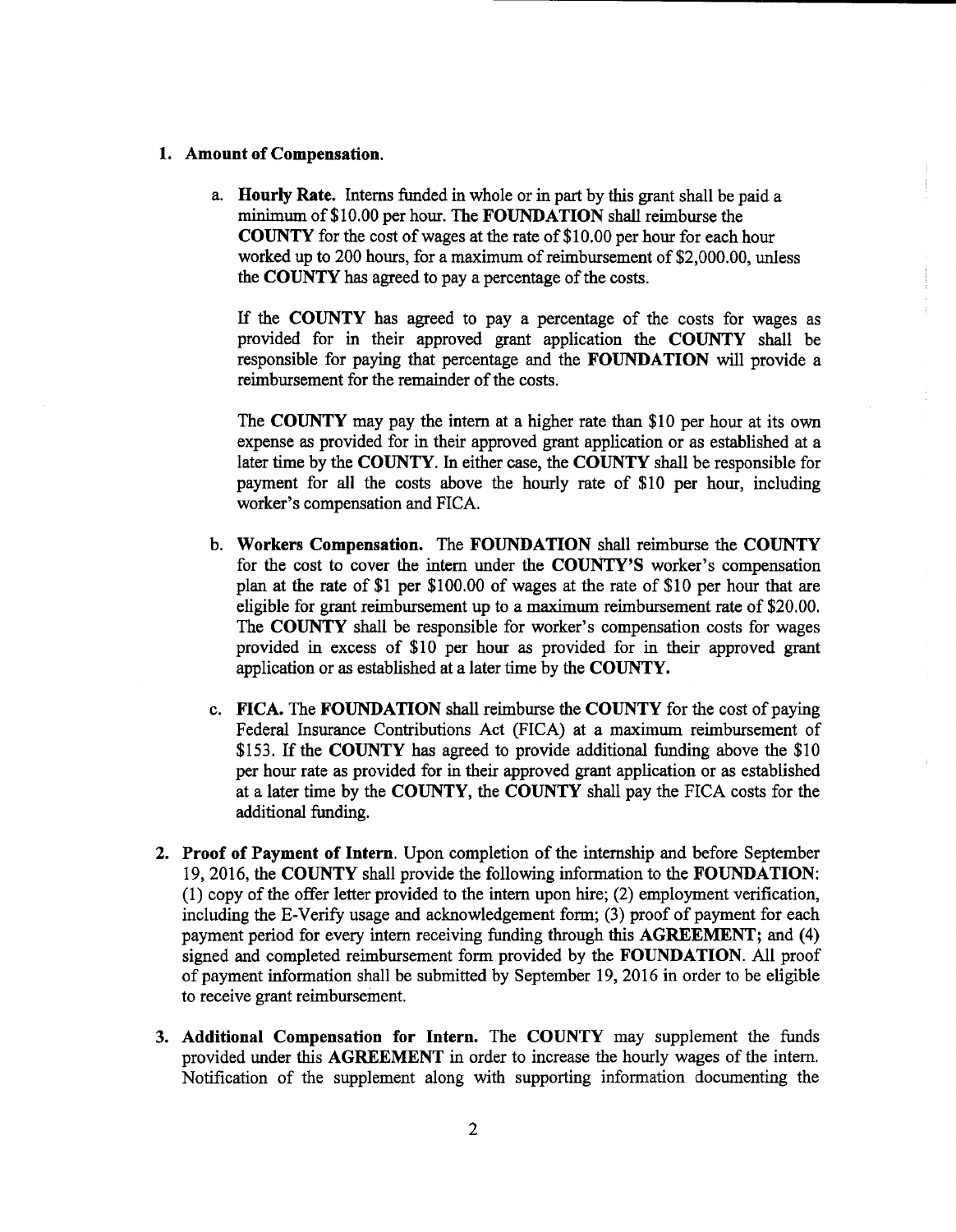increase shall be submitted to the FOUNDATION if not previously provided for in the approved grant application. The COUNTY may also increase the hours worked by the intern, in which case the COUNTY is required to pay for any hours worked beyond 200 hours, as well as any overtime worked in accordance with the Fair Labor Standards Act. The COUNTY shall be responsible for the additional FICA and workers' compensation coverage for the additional wages. No grant reimbursement will be provided to the COUNTY by the FOUNDATION for any hours worked beyond 200 hours or for FICA costs or worker's compensation coverage beyond the 200 hour period or beyond the \$10 per hour rate.

### III. Obligations of COUNTY:

- A. Internship Requirements. All interns must have on site supervision, be provided with work projects as provided in the approved grant application submitted by the COUNTY and be afforded the opportunity to learn about the operations of county government.
- B. Hiring of Intern. In order to be eligible to receive the reimbursement provided for in Paragraph A of Section H of this AGREEMENT, the COUNTY must hire an undergraduate student, graduate student, or recent graduate as an employee to perform the projects as provided for in the approved grant application. The COUNTY may not hire an intern as an independent contractor.
- C. Withholdings, Coverage and Wage Requirements. The COUNTY is responsible for withholding all applicable state and federal income taxes on an intern's earnings and for withholding the employee share of applicable FICA costs. The intern must be paid at least \$10.00 per hour and be covered by the COUNTY'S workers' compensation plan.
- D. Nondiscrimination in Employment Practices. The COUNTY agrees to comply with federal and state laws, rules and regulations, relative to nondiscrimination in employment practices because of political affiliation, religion, race, color, sex, disability, age, or national origin. Nondiscrimination in employment practices is applicable to employees, applicants for employment, promotions, demotions, dismissal and other elements affecting employment/employees.

## E. Compliance with Applicable Provisions of Federal and State Laws and Regulations

- 1. The Americans with Disabilities Act. The COUNTY agrees to comply with all applicable provisions of the Americans with Disabilities Act( ADA) and any relevant federal and state laws, rules and regulations regarding employment practices toward individuals with disabilities and the availability/accessibility of programs, activities, or services for clients with disabilities.
- 2. Compliance with Other Applicable Laws. The COUNTY shall comply with all applicable federal, state and local laws, rules and regulations regarding the intern(s) hired under this AGREEMENT.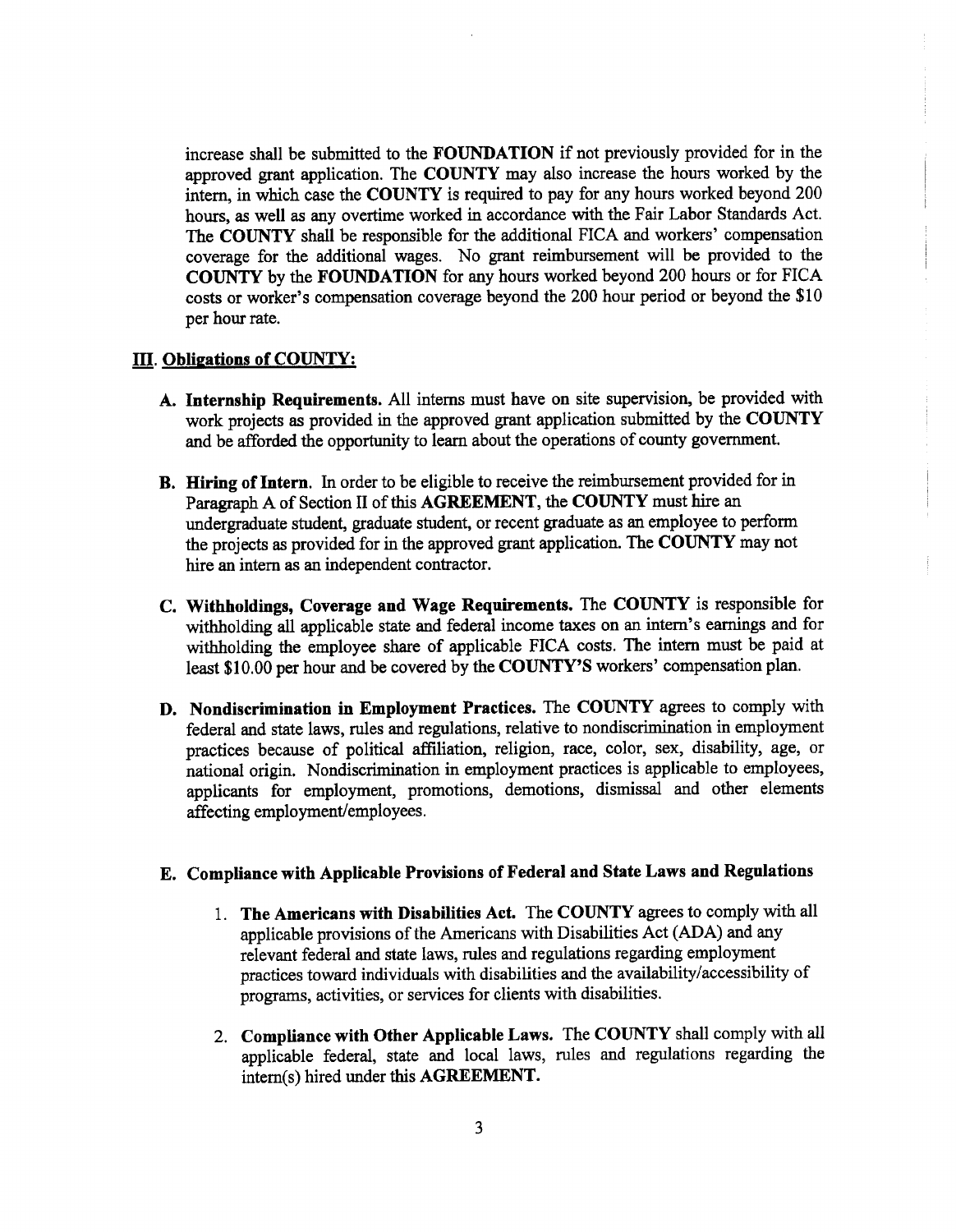- 3. Fair Labor Standards Act
- 4. Public Law 104-191, August 21, 1996: Health Insurance Portability and Accountability Act of 1996 (HIPPA).
- 5. Walsh-Healy Act, 41 U.S.C. 35 et seq.
- 6. Service Contract Act of 1965, 41 U.S.C. 351-58, as amended by P.L. 92-473 and P.L. 94-489
- 7. Vietnam Era Veterans and Rehabilitation Assistance Act, P.L. 107-288.
- 8. Public Law 109-234, Salary and Bonus Limitations.
- 9. Georgia Security and Immigration Compliance Act. The COUNTY agrees to comply with all of the E-Verify usage and hiring requirements as provided for in O.C.G.A.  $§$  13-10-91(a).

F. Duty to Notify FOUNDATION. It shall be the duty of the COUNTY to notify the FOUNDATION if an intern quits or is terminated by the COUNTY within five (5) days of separation.

#### IV. Contract Modification/Alteration

No amendment, modification or alteration of this AGREEMENT shall be valid or effective unless such modification is made in writing and signed by both parties.

#### V. Termination

- A. Due to default or for cause. The FOUNDATION may terminate this AGREEMENT at any time if the COUNTY fails to perform any of its obligations under this AGREEMENT and fails to cure any breach within <sup>10</sup> days of a notice to terminate by the FOUNDATION. The COUNTY shall be required to submit the final contract expenditure report not later than 20 days after the effective date of written notice of termination. The COUNTY shall not receive any grant reimbursement for costs incurred after the date of termination or in the event a breach occurred that could not be satisfied. The above remedies are in addition to any other remedies provided by law or the terms of this contract.
- B. Early Separation of Intern. Should the intern funded by this grant be separated from the COUNTY'S employment prior to the expiration of this AGREEMENT, this AGREEMENT shall terminate within 20 days of the separation unless another undergraduate student, graduate student, or recent graduate is hired to continue and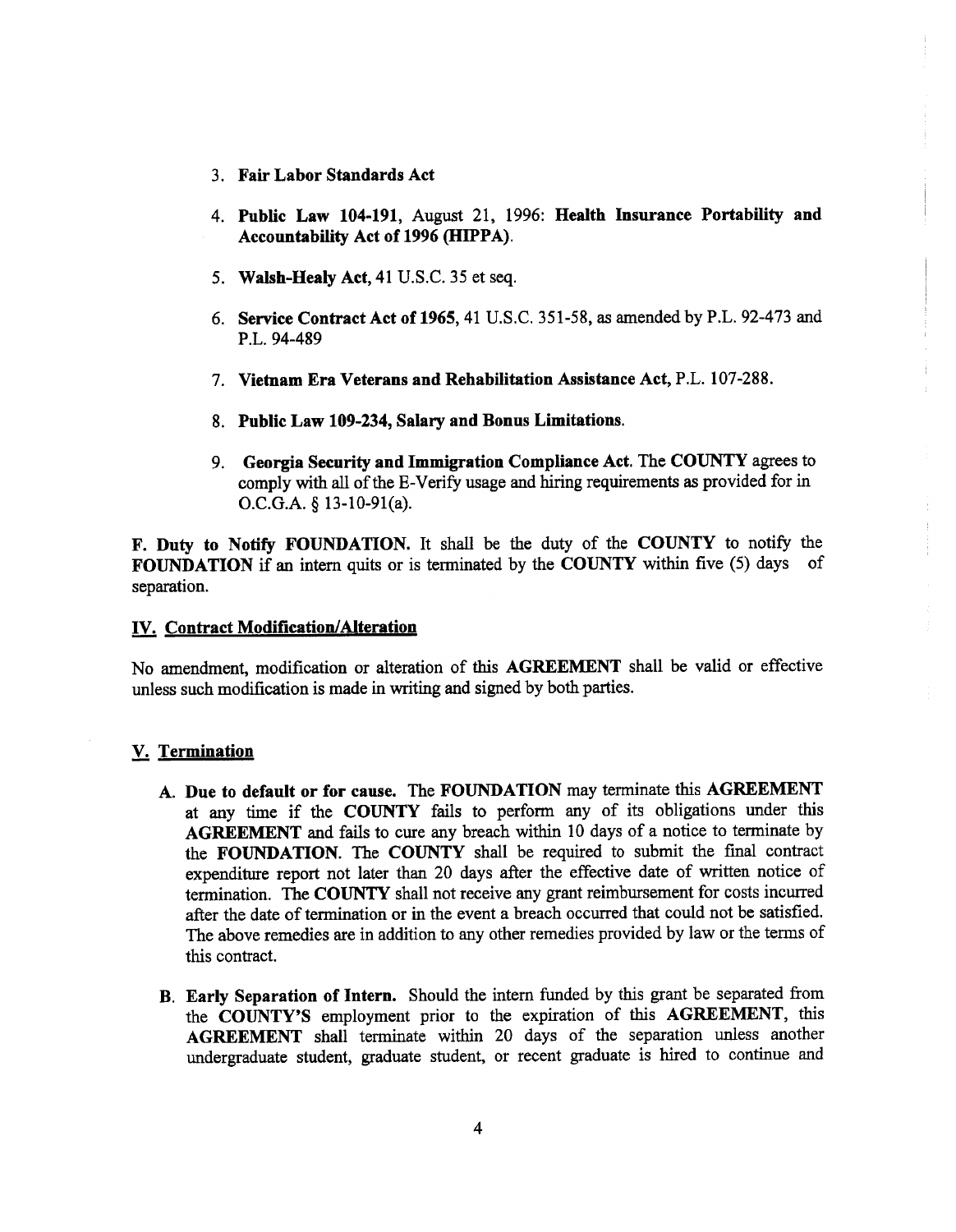complete the internship within the grant period and at least 100 hours are remaining of the internship.

## VI. Access to Records, Records Retention, and Investigation

- A. The state, federal government and FOUNDATION shall have access to any pertinent books, documents, papers, and records of the COUNTY for the purpose of making audit examinations, excerpts, and transcripts. The COUNTY shall retain all records related to this grant for five years from submission of final expenditure report. If any litigation, claim, or audit is started before the expiration of the five-year period, the records shall be retained until all litigation, claims, or audit findings involving the records have been resolved.
- B. The COUNTY agrees that the FOUNDATION has full authority to investigate any allegation of misconduct in performance of duties arising from the contract made against an employee of the COUNTY. The COUNTY agrees to cooperate fully in such investigations by providing the FOUNDATION full access to its records and by allowing its employees to be interviewed during such investigations.

## VII. Hold Harmless Clause

To the extent permitted by law, the COUNTY agrees to hold harmless the FOUNDATION and the Association County Commissioners of Georgia, their employees and agents for any claim growing out of any action performed by the COUNTY, its agents or employees under any provision of this contract.

## VIII. Program Publicity and COUNTY Participation

- A. The COUNTY agrees to allow preplanned site visits from the FOUNDATION for the purpose of interviewing the intern(s) and supervisor, taking photographs, and reviewing projects that have been assigned. The COUNTY further agrees that any photographs or information obtained during such site visits may be used to promote the Georgia County Internship Program and FOUNDATION, which may include, but is not limited to, usage through websites, social networking sites, brochures, press releases, and other forms of media.
- B. The COUNTY further agrees that any promotional information by the COUNTY regarding the Georgia County Internship Program must be preapproved by the FOUNDATION.
- C. The COUNTY additionally agrees that any research, study, review, or analysis relative to the Georgia County Internship Program conducted by or on behalf of the COUNTY must be reviewed and approved by the FOUNDATION.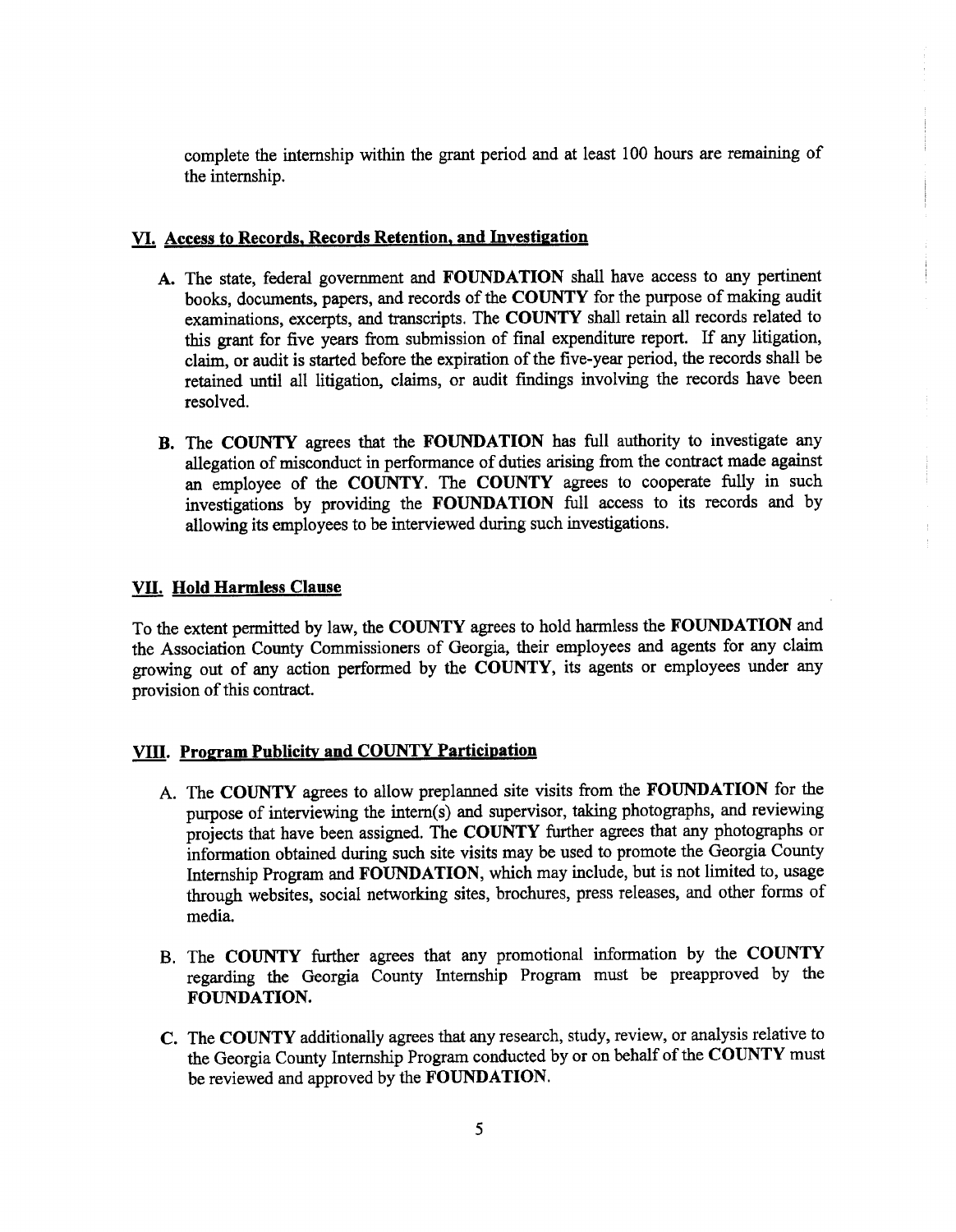## IX. Nepotism

Counties that have a nepotism policy for their new hires are required to apply that policy to the hire of any intern through the Georgia County Internship Program that is paid through this grant. In the absence of such a policy, the county shall refrain from hiring interns who are closely related by blood or marriage to an elected or appointed county government official or who has a hiring or supervisory role over the intern. Counties should also apply their personnel policies on dating in the workplace to any intern hired through this grant. Counties that fail to follow these requirements will not receive grant funding for any of the interns who have been involved in any of the aforementioned activities.

## X. Campaizn and Other Impermissible Activities

Interns hired through the Georgia County Internship Program and paid for through this grant are not permitted to work on campaigns for elections of commissioners or for any other elected official as part of their work with the county. Interns are further not permitted to run personal errands for county officials and staff or work on projects that are unrelated to county government. Counties that fail to follow these requirements will not receive grant funding for any of the interns who have been involved in any of the aforementioned activities.

## XI. Miscellaneous Provisions

- A. At no time shall the intern be considered an employee or independent contractor of the FOUNDATION or the Association County Commissioners of Georgia( ACCG).
- B. Neither the FOUNDATION nor any of its employees, agents, or subcontractors shall be considered a partner, employee, or agent of the COUNTY.
- C. Neither party to this AGREEMENT shall have the authority to bind the other party.
- D. The ACCG is not <sup>a</sup> party to this contract. Any work done on behalf of the FOUNDATION by the ACCG is performed solely in an administrative capacity. As such, nothing contained in this AGREEMENT shall be construed to constitute the ACCG or any of its employees, agents, or subcontractors as a partner, employee, or agent of the COUNTY nor shall the COUNTY have any authority to bind the ACCG in any respect.

This AGREEMENT is executed and shall be controlled by the laws of the State of Georgia.

## XII. CONTRACT EXHIBIT INCLUSION:

This contract includes the following exhibits, which are attached and incorporated herein by reference:

Exhibit A Intern Consent Form Exhibit B Intern Information Form